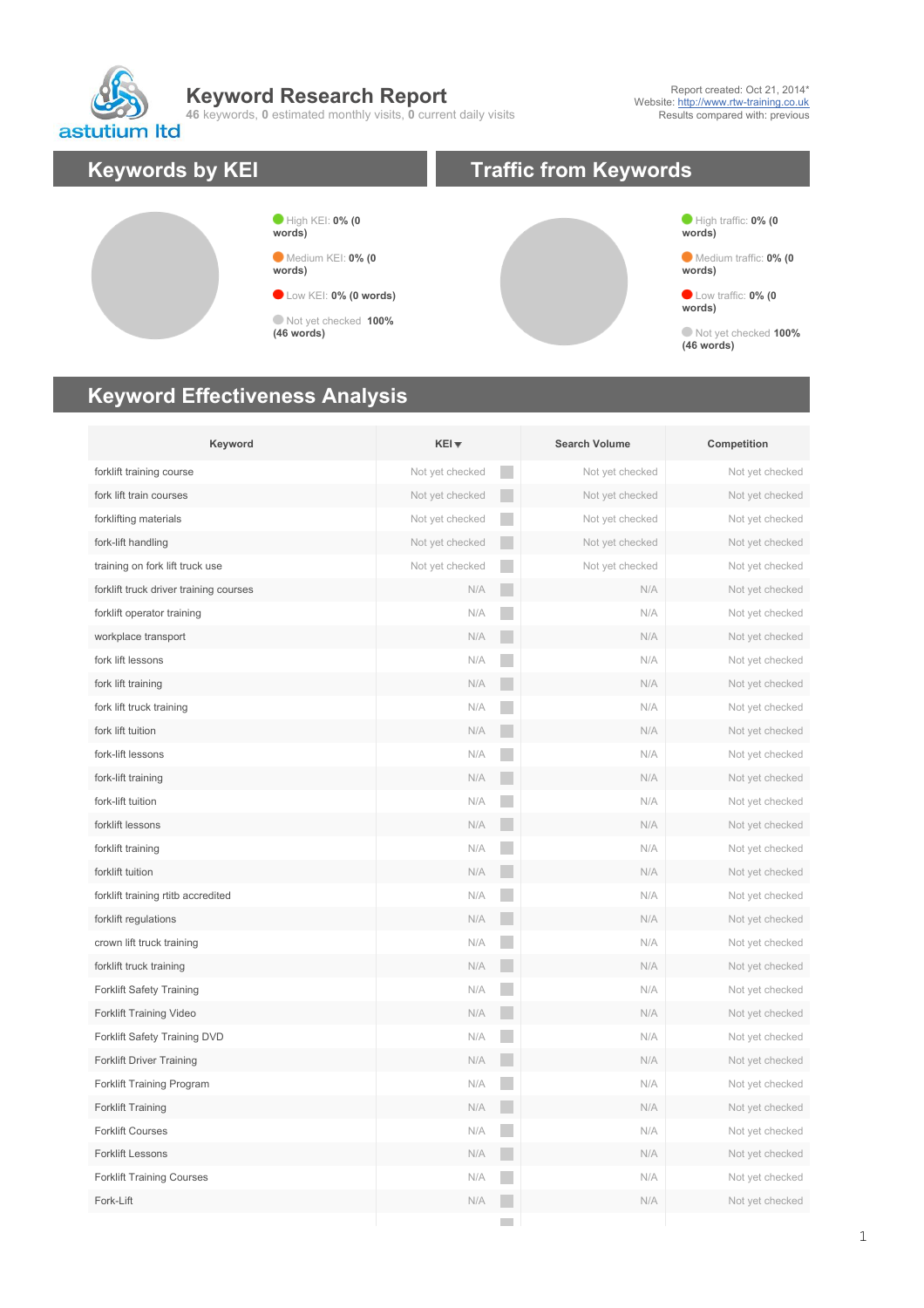| new operator training             | N/A        | N/A | Not yet checked |
|-----------------------------------|------------|-----|-----------------|
| forklift safety training          | N/A<br>٠   | N/A | Not yet checked |
| forklift operator certification   | N/A        | N/A | Not yet checked |
| forklift certification            | N/A<br>٠   | N/A | Not yet checked |
| forklift trucks training          | N/A        | N/A | Not yet checked |
| fork lift course                  | ٠<br>N/A   | N/A | Not yet checked |
| forklift certification training   | N/A        | N/A | Not yet checked |
| forklift training program         | N/A<br>٠   | N/A | Not yet checked |
| forklift training centre          | N/A        | N/A | Not yet checked |
| forklift driver training          | N/A<br>a s | N/A | Not yet checked |
| Forklift Academy                  | N/A        | N/A | Not yet checked |
| Affordable Forklift Certification | N/A<br>٠   | N/A | Not yet checked |
| Forklift trucks                   | N/A<br>a.  | N/A | Not yet checked |
| Fork lift trucks                  | N/A        | N/A | Not yet checked |

## **Traffic from Each Keyword**

| Keyword                                | Expected Visits $\overline{\mathbf{v}}$ |                 | <b>Actual Visits</b> |
|----------------------------------------|-----------------------------------------|-----------------|----------------------|
| forklift training course               | Not yet checked                         | Not yet checked |                      |
| fork lift train courses                | Not yet checked                         | Not yet checked |                      |
| forklifting materials                  | Not yet checked                         | Not yet checked |                      |
| fork-lift handling                     | Not yet checked                         | Not yet checked |                      |
| training on fork lift truck use        | Not yet checked                         | Not yet checked |                      |
| forklift truck driver training courses | N/A                                     | Not yet checked |                      |
| forklift operator training             | N/A                                     | Not yet checked |                      |
| workplace transport                    | N/A                                     | Not yet checked |                      |
| fork lift lessons                      | N/A                                     | Not yet checked |                      |
| fork lift training                     | N/A                                     | Not yet checked |                      |
| fork lift truck training               | N/A                                     | Not yet checked |                      |
| fork lift tuition                      | N/A                                     | Not yet checked |                      |
| fork-lift lessons                      | N/A                                     | Not yet checked |                      |
| fork-lift training                     | N/A                                     | Not yet checked |                      |
| fork-lift tuition                      | N/A                                     | Not yet checked |                      |
| forklift lessons                       | N/A                                     | Not yet checked |                      |
| forklift training                      | N/A                                     | Not yet checked |                      |
| forklift tuition                       | N/A                                     | Not yet checked |                      |
| forklift training rtitb accredited     | N/A                                     | Not yet checked |                      |
| forklift regulations                   | N/A                                     | Not yet checked |                      |
| crown lift truck training              | N/A                                     | Not yet checked |                      |
| forklift truck training                | N/A                                     | Not yet checked |                      |